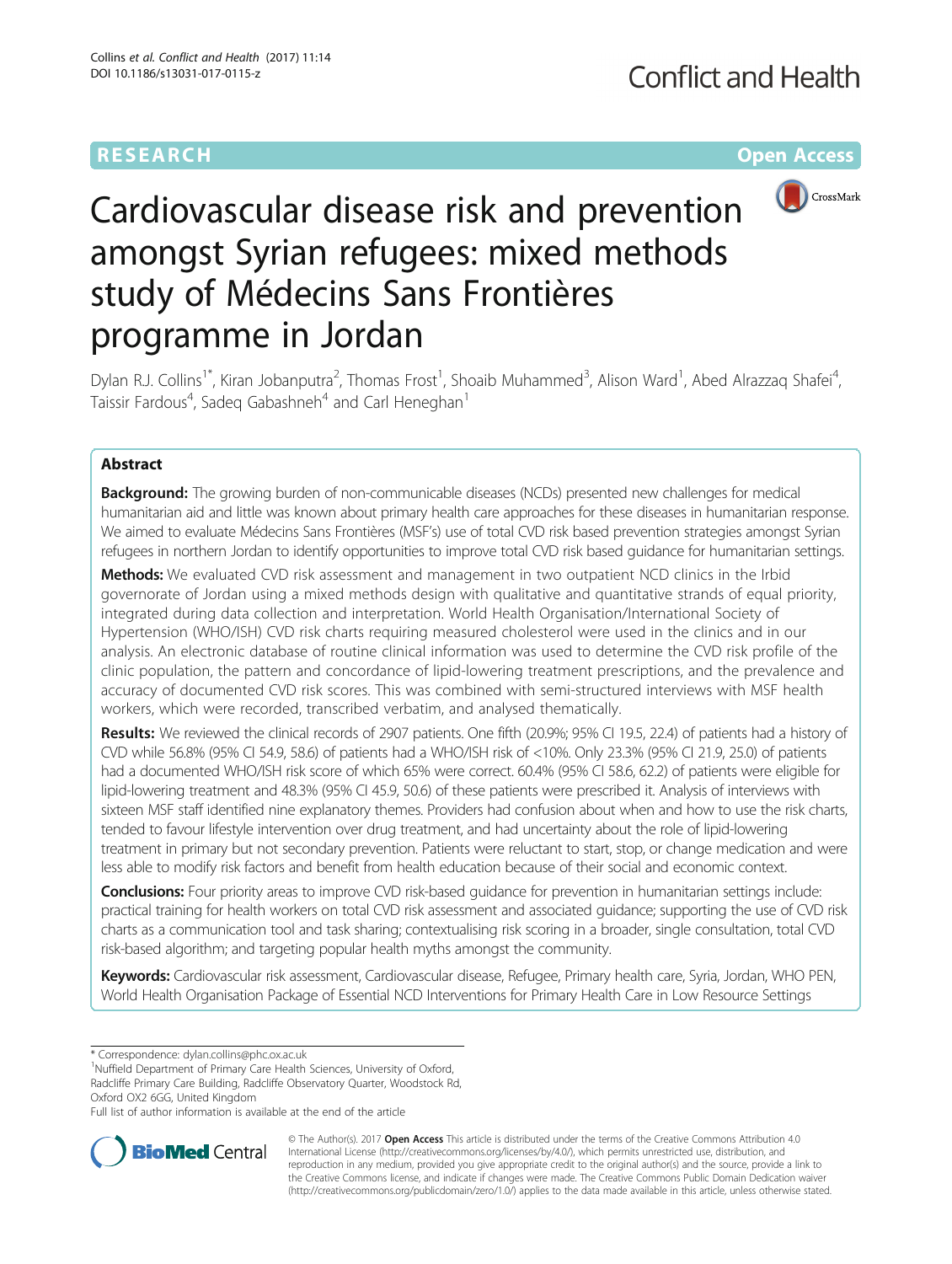### Background

The growing burden of non-communicable diseases (NCDs) has presented new challenges for medical humanitarian aid and recent evidence suggested cardiovascular (CVD) morbidity and mortality increases following humanitarian disaster [\[1, 2\]](#page-9-0). Despite this increasing burden, little was known about the management of CVD risk in humanitarian settings and clinical guidance was urgently needed [\[3](#page-9-0)–[5](#page-9-0)].

The humanitarian crisis in Syria, and by extension through migration southward into northern Jordan, resulted in an unprecedented burden of NCDs, borne primarily by primary care services. As of April 2016, the United Nations High Commissioner for Refugees had registered 4.8 million Syrian refugees [[6\]](#page-9-0), of which over 600,000 were registered in Jordan [\[7\]](#page-9-0). A survey of Syrian refugees households in Jordan (2014) estimated more than half had at least one member with an NCD, [\[8](#page-9-0)] and in 2012 almost half (46%) of all adult deaths in Syria were attributable to NCDs [\[9](#page-9-0)].

In 2014, Médecins Sans Frontières (MSF) started providing NCD care in two outpatient primary healthcare clinics in Northern Jordan, specifically targeting urban Syrian refugees. Since chronic disease care in Jordan was historically provided at the secondary care level, MSF developed their own total CVD risk-based guidance adapted from the World Health Organisation's (WHO) Package of Essential NCD Interventions for Primary Health Care in Low-Resource Settings (WHO PEN) which included World Health Organisation/International Society of Hypertension (WHO/ISH) CVD risk charts requiring measured cholesterol. [\[10, 11](#page-9-0)]. Although the total risk approach for the prevention of CVD is widely accepted in high income countries and has been endorsed by the WHO for low- and middle-income countries, its use in humanitarian settings was unprecedented [[12](#page-9-0)].

We undertook a mixed methods study of MSF's NCD programme to evaluate the use of total CVD risk-based prevention strategies in humanitarian settings and to identify opportunities for improvement.

#### Methods

# Mixed methods design

We used a mixed methods design of quantitative and qualitative strands of equal priority, integrated during data collection and interpretation. The findings of the qualitative strand were used to help explain the findings in the quantitative strand and identify opportunities for improvement.

#### Quantitative methods

The quantitative strand had three objectives: (1) to determine the CVD risk profile of the clinic population; (2) to describe the pattern and concordance of lipidlowering treatment prescriptions with guidance; and (3) to determine the prevalence and correctness of documented CVD risk scores.

We studied two MSF clinics in the Irbid governorate, Jordan, whose remit focused on providing free primary health care for urban (rather than camp-based) Syrian refugees but also for some Jordanians who required access to primary health care. The clinics accepted patients living with one of five conditions: CVD, hypertension, diabetes, chronic obstructive pulmonary disease or asthma. Patients with existing CVD (secondary prevention), diabetics aged  $≥40$ , patients with total cholesterol  $≥8$  mmol/L, or patients with WHO/ISH risk ≥20%, were eligible for lipidlowering treatment based on WHO PEN [\[12, 13](#page-9-0)].

We adapted the inclusion criteria from WHO PEN Protocol One: all patients aged ≥40 were eligible for inclusion, in addition to adults  $(\geq 18)$  under 40 who smoked, were diabetic, had a family history of CVD or diabetes in a first or second degree relative, or a high waist circumference [\[11\]](#page-9-0). High waist circumference was defined as ≥90 cm in women and ≥100 cm in men, and smoking status was coded as positive if the patient was a current smoker or had quit in the previous 12 months, as per WHO PEN [\[11\]](#page-9-0). We used routinely collected patient data stored in MSF's central NCD database. The database was managed and cleaned by MSF who routinely entered data from paper charts into the database. These data included all basic demographic information, in addition to laboratory testing results, risk factor measurements, and prescribing information on a per-visit basis. We searched this database from inception (15/12/2014) until 01/11/2015 and screened all patients for inclusion.

We conducted all analyses using the statistical software R [\[14\]](#page-9-0). We calculated Cohen's kappa between documented and calculated CVD risk scores using the irr package (version 0.84) and WHO/ISH risk scores using the whoishRisk package [\[15](#page-9-0), [16\]](#page-9-0). Previous history of CVD was coded as positive if the patient had a history of stable or unstable angina, myocardial infarction, angioplasty, congestive heart failure, peripheral vascular disease, any other CVD condition (e.g. atrial fibrillation), or documented cardiovascular or cerebrovascular complications.

To determine the distribution of CVD risk in the patient population, the CVD risk scores at the time of enrolment to the clinic were calculated. The index date was set to the date of enrolment and the first prospectively available systolic blood pressure and total cholesterol measurement were used to calculate the risk score.

To determine the risk score of patients prescribed lipid-lowering treatment, the index date was set to the date of first lipid-lowering treatment prescription and the first retrospectively available systolic blood pressure and total cholesterol measurement prior to the date of the lipid-lowering treatment prescription were used. For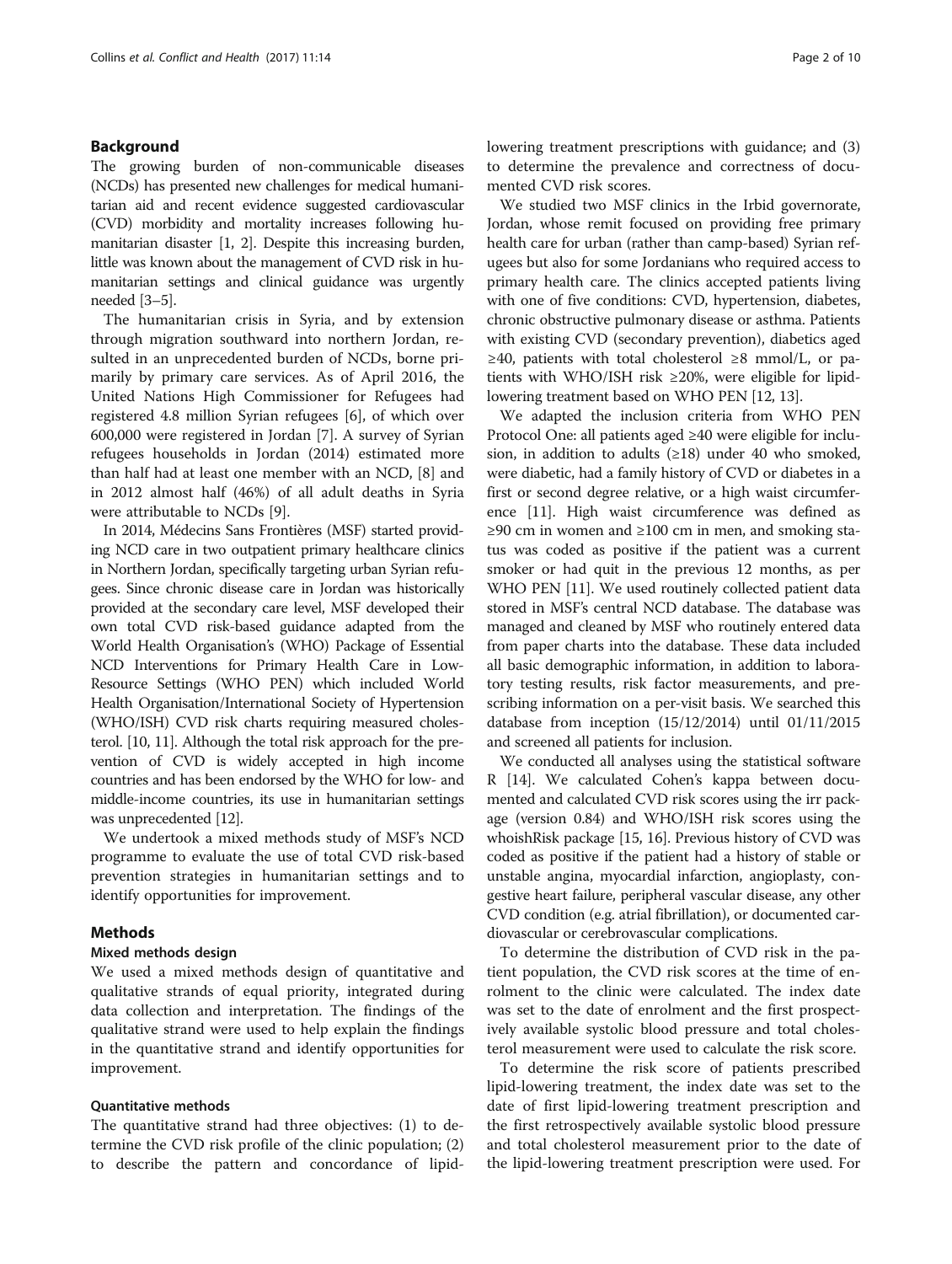patients not prescribed lipid-lowering treatment, their risk score at enrolment was used to determine eligibility for lipid-lowering treatment.

To determine the accuracy of documented CVD risk scores, the index date was set to the date of the first documented CVD risk score and the first retrospectively available systolic blood pressure and total cholesterol measurement were used. The inter-rater reliability was calculated using Cohen's kappa. Patients with existing CVD who had a recorded risk of ≥20% were coded as a match for the calculation of Cohen's kappa.

We imputed missing systolic blood pressure measurements using the mean systolic blood pressure at admission (130 mmHg) because missing data were very rare (0.5%). We used a linear regression model to predict missing cholesterol values based on the complete cases dataset using three predictor variables: age, gender, and systolic blood pressure.

#### Qualitative methods

The objectives of the qualitative strand were to (1) explain trends observed in the quantitative strand and (2) identify opportunities to improve total CVD risk-based guidance for humanitarian settings.

We interviewed clinical and non-clinical staff working in MSF's NCD services in Jordan. We were primarily interested in clinicians involved directly in patient care (e.g. nurses/health promoters, pharmacists, and doctors), but also those involved in the organisation and administration of the health service. Given the unique context, we sought to interview all clinical staff, and purposively sampled non-clinical staff. Staff were notified by MSF of the project, and the interviewer (DC) described the project at staff meetings and recruited participants. At the time of the study, there were five doctors, eight nurses/ health promoters, and two pharmacists employed between the two clinics. All clinical staff were Jordanian and could speak English.

After obtaining written informed consent, we conducted one-on-one, face-to-face, semi-structured interviews with participants in the workplace, but in locations that ensured privacy (e.g. office). Our interview guide was adapted from a previously published guide on a similar topic, and from our quantitative analysis [\[17](#page-9-0)]. The interviewer (DC) had no relationship with the interview participants before the interviews were conducted, but had conducted the quantitative analysis and was familiar with the health system in Jordan. After collecting written informed consent, 30 to 60 minute interviews were conducted. Because English was the second language of the interview participants, the interviewer adopted a technique to summarise or repeat information to clarify or confirm the meaning of statements from the participants as needed.

We recorded and transcribed interviews verbatim, and checked them for accuracy. We used NVivo 11 to code interviews. The analysis was based on the explicit meanings of the data rather than examining the underlying ideologies that shape what people say, and in this way borrowed concepts from semantic and realist approaches [[18\]](#page-9-0). Analysis was primarily deductive and was guided by the fact that the purpose of the qualitative data was to help explain the quantitative findings. However, this was balanced by also allowing for an inductive approach whereby open coding could be used for the identification of relevant but unanticipated themes. A coding framework was developed and applied to all interviews independently by two authors (DC, TF), and discrepancies in coding were discussed and finalised collaboratively.

# Results

#### Quantitative findings

We included 2907 of 3087 patients in the database: 158 patients aged <18 and 22 patients aged <40 did not meet the inclusion criteria (Fig. [1\)](#page-3-0). Of the included cases, 591 were either missing a total cholesterol measurement  $(n = 576)$ , a systolic blood pressure measurement  $(n = 3)$ , or missing both measurements  $(n = 12)$ . Missing total cholesterol was highest in those aged <40 but similar between men and women.

Table [1](#page-4-0) reports the WHO/ISH CVD risk distribution of the included population. Most ( $n = 1650$ ) had a CVD risk score < 10%, while one fifth ( $n = 608$ ) had a history of CVD, placing them in a high risk category. Over half of the included population was female (61%), 71% percent of smokers were male, and two-thirds had a family history of diabetes.

Of the included patients, 60.4% (95% CI 58.6, 62.2;  $n = 1757$ ) were eligible for lipid-lowering treatment: 95.6% (95% CI 94.5, 96.5;  $n = 1680$ ) because they either had existing CVD ( $n = 608$ ) or were diabetic and aged ≥40  $(n = 1072)$  (Table [2](#page-4-0)). Of patients eligible for lipid-lowering treatment 48.3% (95% CI 45.9, 50.6) were prescribed treatment. Prescribing was highest amongst patients with a history of CVD and diabetics aged ≥40: 70.6% (95% CI 66.7, 74.1) and 37.4% (95% CI 34.5, 40.4), respectively. Amongst the remaining asymptomatic patients, prescribing rates were not different amongst patients above and below the treatment threshold of 20% risk: 16.7% (95% CI 9.00, 28.3) and 16.3 (95% CI 14.3, 18.6), respectively (Table [2\)](#page-4-0). Of the patients with risk scores ≥20% who were prescribed lipid-lowering treatment ( $n = 11$ ), 36.4% (95% CI 12.4, 68.4;  $n = 4$ ) had a total cholesterol measurement immediately prior to lipid-lowering treatment prescription below 5.10 mmol/L.

Only 23.3% (95% CI 21.9, 25.0;  $n = 680$ ) of patients had a documented risk score, and nearly all  $(n = 655)$ were recorded as low-risk (i.e. WHO/ISH risk <20%)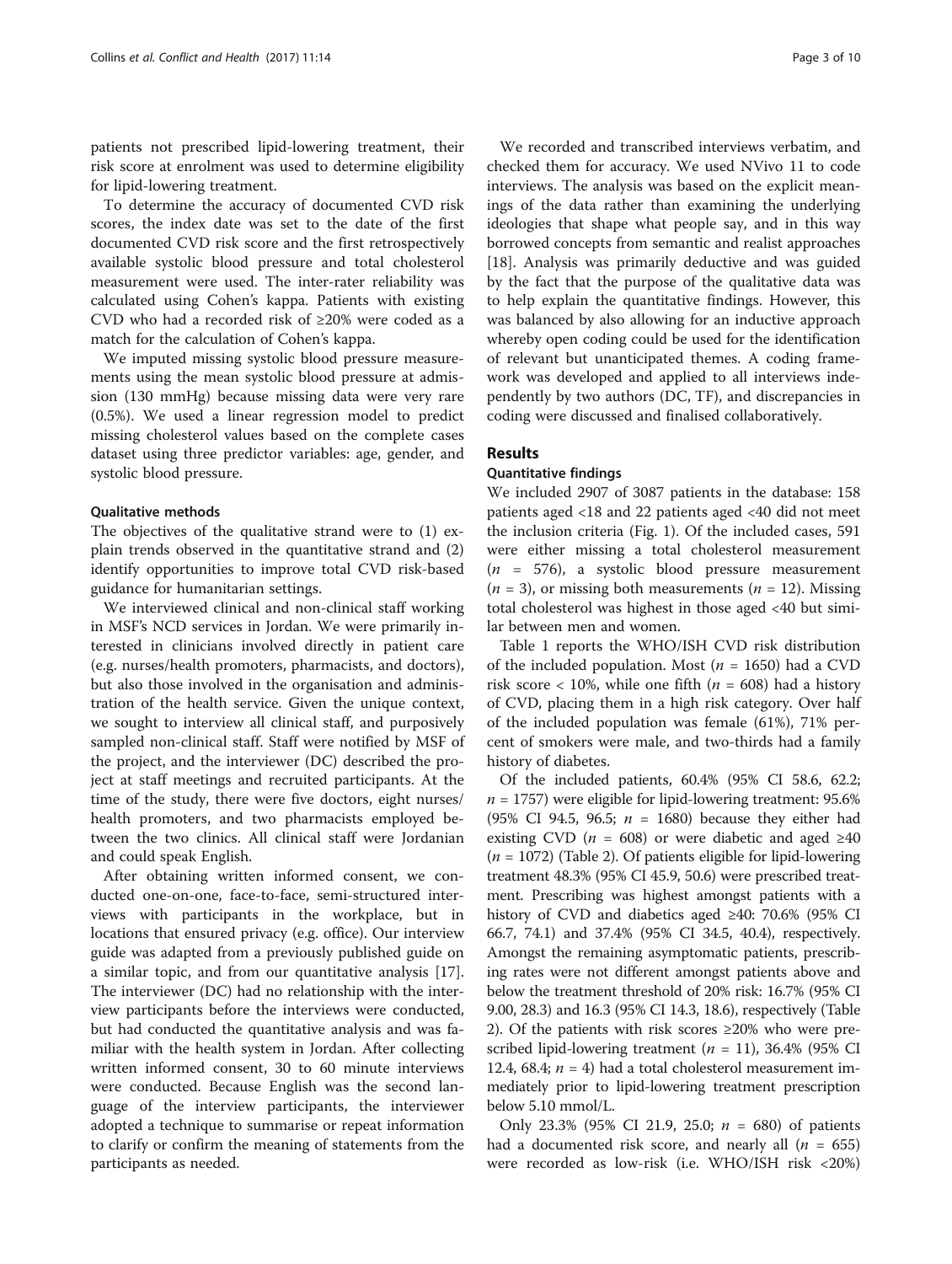<span id="page-3-0"></span>

(Table [3](#page-5-0)). Agreement between documented risk and calculated risk was poor (Cohen's kappa 0.178,  $p < 0.05$ ). Of the 25 patients with a documented high risk score (i.e. WHO/ISH risk ≥20%), 6 (24%, 95% CI 0.09, 0.45) were actually low risk, whilst 130 (20%, 95% CI 0.17, 0.23) of the documented low risk patients were actually high risk (Table [4\)](#page-5-0).

#### Qualitative findings

We interviewed 16 participants: five were doctors; seven were nurses, and the remaining a mix of health promoters, pharmacists, and managers. The doctors had a range of past work experience and postgraduate education; one had completed a family medicine residency, whilst the rest had only partially completed or not completed postgraduate training. The results of the thematic analysis with supporting quotations are summarised in Table [5](#page-6-0), and the relation of the themes to each other and the quantitative findings are mapped in Fig. [2](#page-8-0). Nine themes were identified which are broadly grouped into provider-centred themes and patient-centred themes.

# Provider-centred themes Use of risk charts by doctors

Doctors had a limited understanding of total CVD risk, which affected their ability to use the risk charts. One doctor routinely used risk charts with patients; others, however, did not understand who was eligible for risk assessment and used it in an ad hoc manner. One doctor misunderstood how to categorise risk factor values and thought that patients with extreme values (e.g. age > 70 or SBP >180) could not be risk assessed. A barrier that affected all doctors was the need for a laboratory requisition to obtain total cholesterol information before risk assessment, thereby delaying the use of the risk charts to a follow-up visit.

# Choosing risk factor measurements for calculation of risk score

We identified four approaches that doctors used to choose SBP and cholesterol values to calculate a risk score. These consisted of using the most recent value, using the highest value, calculating multiple scores with multiple risk factor values, or delaying the calculation to the next visit when the readings were more reasonable.

### Tendency to favour lifestyle interventions as first line therapy

According to MSF guidance, patients with total cardiovascular risk of 20% or more were eligible for lipid-lowering treatment. However, many doctors preferred to use lifestyle interventions alone as first-line treatment, even in high risk patients eligible for lipid-lowering treatment.

#### Risk communication

Doctors often used risk charts as a communication tool with patients, as it helped avoid the use of numbers. Doctors felt that communicating to a patient that they were high-risk tended to induce fear, which motivated them to reduce their own risk factors. Communicating low-risk scores to patients was sometimes helpful when de-prescribing because it reassured patients. This reassurance was also at times counterproductive by encouraging apathy, so in these instances doctors avoided communicating the risk score. Nurses and health promoters were not expected to use cardiovascular risk charts, and they did not, but they did use colour-coded risk charts with patients for blood pressure and HbA1c that they found very useful. These professionals saw a role for using the CVD risk charts in their work and some nurses had a good understanding total CVD risk.

#### Doctors' understanding and use of drug treatment

Reliance on lifestyle intervention and discordant use of lipid-lowering treatment might also be explained by the limited understanding of the doctors on the use of treatment in primary prevention. Doctors often used a single risk factor approach, rather than a total risk approach. All doctors understood that lipid-lowering treatment lowers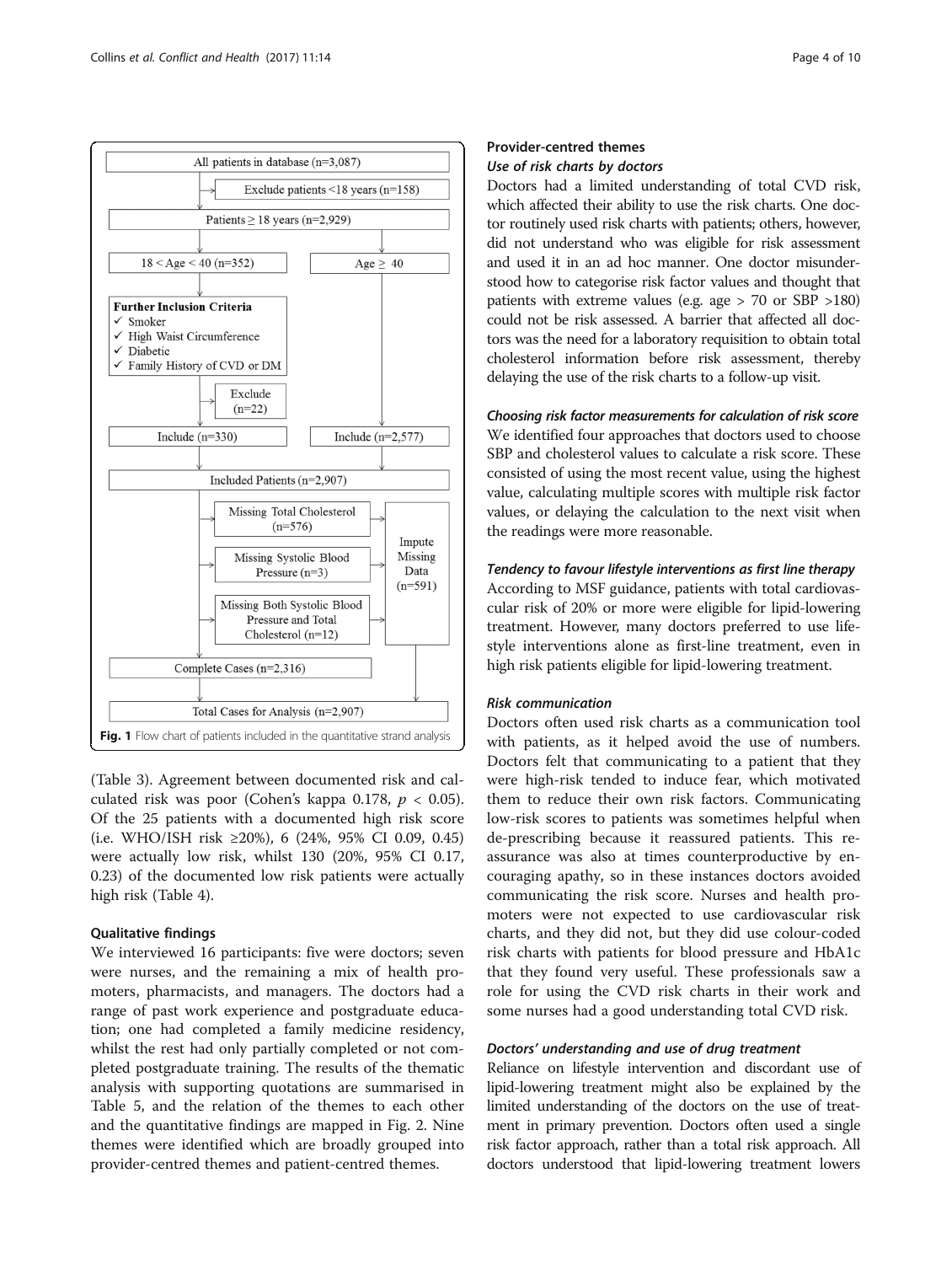<span id="page-4-0"></span>Table 1 Prevalence of CVD risk by WHO/ISH risk category and summary of salient patient characteristics

|                                                                                    | WHO/ISH risk category   |                                     |                              |                          |                            | History of CVD    |  |
|------------------------------------------------------------------------------------|-------------------------|-------------------------------------|------------------------------|--------------------------|----------------------------|-------------------|--|
|                                                                                    | $<10\%$<br>$(n = 1650)$ | 10 to $<$ 20%<br>$(n = 325)$        | 20 to $<$ 30%<br>$(n = 139)$ | 30 to <40%<br>$(n = 70)$ | $\geq 40\%$<br>$(n = 115)$ | $(n = 608)$       |  |
| Percent of Total Population (95% CI)                                               | 56.8 (54.9, 58.6)       | 11.2 (10.1 12.4)                    | 4.8 $(4.05.6)$               | 2.4(1.9, 3.1)            | $4.0$ $(3.3, 4.7)$         | 20.9 (19.5, 22.4) |  |
| Median Age (IQR)                                                                   | 50 (42-57)              | 64 (60-71)                          | 66 (61.0 - 72.5)             | 64 (61.25 - 71)          | $66(62 - 71)$              | $61(53-68)$       |  |
| Percent Male (95% CI)                                                              | 33.8 (31.5, 36.2)       | 41.2 (35.9, 46.8)                   | 41.7 (33.5, 50.4)            | 34.3 (23.6, 46.7)        | 40.9 (31.9, 50.4)          | 53.5 (49.4, 57.5) |  |
| Percent with type one diabetes (95% CI)                                            | 2.4(1.7, 3.2)           | $0.3$ $(0.0, 2.0)$                  | 0.7(0.0, 4.5)                | $0.0$ $(0.0, 6.5)$       | 0.9(0.0, 5.5)              | $0.2$ (0.0, 1.1)  |  |
| Percent with type two diabetes (95% CI)                                            | 42.5 (40.1, 45.0)       | 63.1 (57.5, 68.3)                   | 64.7 (56.1, 72.5)            | 80.0 (68.4, 88.3)        | 80.0 (71.3, 86.70)         | 52.3 (48.2, 56.3) |  |
| Percent who smoke (95% CI)                                                         | 23.7 (21.7, 25.8)       | 19.7 (15.6, 24.5)                   | 32.4 (24.8, 40.9)            | 28.6 (18.7, 40.8)        | 28.7 (20.8, 38.0)          | 31.2 (27.6, 35.1) |  |
| Mean SBP (mmHg) (SD)                                                               | 124.39 (17.60)          | 139.74 (18.62)                      | 146.58 (20.95)               | 156.07 (15.39)           | 171.64 (20.47)             | 129.03 (22.96)    |  |
| Mean total cholesterol (mmol/L) (SD)                                               | 5.16(0.96)              | 5.18(1.13)                          | 5.41(1.61)                   | 5.64(1.25)               | 6.28(1.59)                 | 4.74(1.11)        |  |
| Percent with total cholesterol ≥8 mmol/L<br>or (diabetes & age $\geq$ 40) (95% CI) | 38.4 (36.1, 40.8)       | 63.7 (58.2, 68.9)                   | 66.2 (57.6, 73.9)            | 81.4 (70.0, 89.4)        | 80.9 (72.3, 87.4)          | 52.5 (48.4, 56.5) |  |
| Percent with a family history of diabetes<br>(95% CI)                              |                         | 69.0 (66.7, 71.2) 65.2 (59.7, 70.3) | 48.9 (40.4, 57.5)            | 65.7 (53.3, 76.4)        | 63.5 (53.9, 72.1)          | 62.5(58.5, 66.3)  |  |
| Percent with a family history of premature<br>CVD (95% CI)                         |                         | 39.2 (36.9, 41.6) 25.8 (21.2, 31.0) | 29.5 (22.2, 37.9)            | 21.4 (12.9, 33.2)        | 29.6 (21.6, 38.9)          | 42.3 (38.3, 46.3) |  |
| Percent with high waist circumference<br>(95% CI)                                  |                         | 79.5 (77.5, 81.4) 79.7 (74.8, 83.8) | 73.4 (65.1, 80.3)            | 85.7 (74.8, 92.6)        | 83.5 (75.1, 89.5)          | 72.7 (68.9, 76.2) |  |

Abbreviations: SBP systolic blood pressure

cholesterol; however, some were confused about its role in risk reduction when cholesterol levels in high risk individuals were 'normal.' Most doctors understood the role of lipid-lowering treatment in secondary prevention.

### Patient-centred themes

#### Patient reaction and adherence to drug intervention

Such reliance on lifestyle interventions as first line therapy might be explained in part by patient preferences. Patients were reluctant to start, stop, or change medication and were often not adherent. For example, some high risk patients refused treatment when their cholesterol levels were 'normal.' At enrolment to the clinic some patients were already taking medication, and were often reluctant to change or stop medications. The migration patterns of some refugees also affected adherence because they were unable obtain medication during trips to Syria.

#### Health education

Given that many doctors used lifestyle interventions as first line therapy, health education by nurses and health promoters was a core component of the clinical care. These sessions were often directed by the patients' more immediate needs, such as psychological or emotional distress, and therefore the health education objectives were not met. One nurse noted that because of the stressful environment, it sometimes took three sessions with a patient until rapport was established and patients start to openly discuss lifestyle changes. Despite these challenges, most clinicians felt that many patients were able to make positive changes. Health education was also conducted with groups of patients and was seen as more effective than individual sessions because patients were more relaxed and could share experiences with their peers.

#### Patients' ability to modify risk factors

Despite intensive and dedicated time for health education, many patients were not interested or able to exercise because of personal security concerns, stress, and psychological distress. Women were seen to face greater challenges to exercise, because of security and sometimes cultural restraints of exercising outdoors. Many patients were embarrassed to fully disclose their psycho, social, or occupational context, and therefore the recommendations of clinicians were sometimes unrealistic.

Table 2 Lipid-lowering treatment prescribing patterns based on calculated CVD risk category, shown as mutually exclusive categories

|                                                                                       | Secondary Prevention | Primary Prevention |                                                                         |     |                 |  |
|---------------------------------------------------------------------------------------|----------------------|--------------------|-------------------------------------------------------------------------|-----|-----------------|--|
| Category                                                                              | History of CVD       | DM & ≥40           | $TC \geq 8$ mmol/L Risk <20%                                            |     | Risk $\geq$ 20% |  |
| Total $(n)$                                                                           | 608                  | 1072               |                                                                         | 150 | 66              |  |
| Percent prescribed lipid-lowering treatment (95% CI) 70.6 (66.7, 74.1)                |                      |                    | 37.4 (34.5, 40.4) 63.6 (31.6, 87.6) 16.3 (14.3, 18.6) 16.7 (9.00, 28.3) |     |                 |  |
| Abbreviations: CVD cardiovascular disease, DM diabetes mellitus, TC total cholesterol |                      |                    |                                                                         |     |                 |  |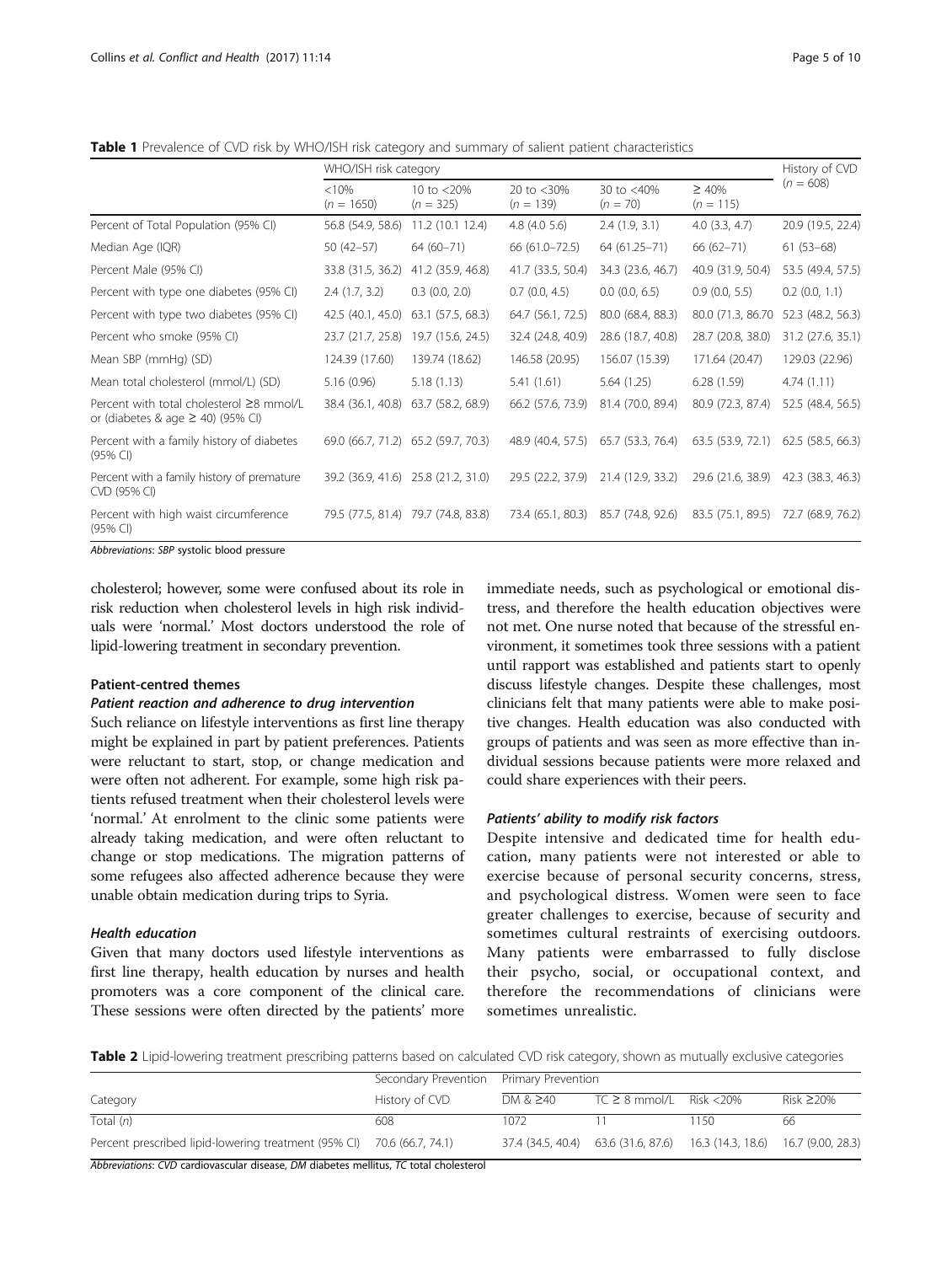|                                   |               | Calculated WHO/ISH CVD Risk Score |            |               | History        | Total       |             |     |
|-----------------------------------|---------------|-----------------------------------|------------|---------------|----------------|-------------|-------------|-----|
|                                   |               | $< 10\%$                          | 10 to <20% | 20 to $<$ 30% | 30 to <40%     | $\geq 40\%$ | of CVD      |     |
| Documented WHO/ISH CVD Risk Score | $<10\%$       | 413                               | 52         | 25            | 15             | 14          | 56          | 575 |
|                                   | 10 to $<$ 20% | 38                                | 22         | 10            | 3              |             | 5           | 80  |
|                                   | 20 to $<$ 30% | 2                                 |            | 4             | $\mathfrak{D}$ | 3           |             | 14  |
|                                   | 30 to $<$ 40% |                                   |            | 0             | $\overline{4}$ | 4           | $\mathbf 0$ | 10  |
|                                   | $\geq 40\%$   | $\mathbf 0$                       | $\Omega$   | 0             | $\mathbf{0}$   |             | $\Omega$    |     |
|                                   | Total         | 454                               | 77         | 39            | 24             | 24          | 62          | 680 |

<span id="page-5-0"></span>Table 3 Agreement between documented and calculated WHO/ISH CVD risk scores

#### Antagonistic role of health myths

Health myths – popular but untrue anecdotes about health – were prevalent in the patient population. Facebook was noted as a medium for sharing myths, including drinking vinegar to reduce cholesterol. Many of the health claims antagonised the goals of clinicians, but could be popular because some people were sceptical of their healthcare providers and trusted their peers.

# **Discussion**

We conducted a mixed methods study MSF's NCD program for Syrian refugees in Jordan. The quantitative strand included 2907 patient records and was combined with individual interviews of 16 MSF health workers. This demonstrated that despite implementation of total CVD risk-based guidance, few patients had a documented and correct CVD risk score, and half of high risk patients were not prescribed lipid-lowering treatment. Many of the risk scores document in patient records were inaccurate; of patients with a documented low risk score, one in five were truly high risk. The qualitative analysis found nine themes that together helped theorise the quantitative findings and identify opportunities to improve the use of total CVD risk-based approaches in humanitarian settings.

The low prevalence and accuracy of documented risk scores may partially explain the discordant use of treatment but the qualitative strand also helped explain the quantitative findings. We found a tension between the need to use drug intervention for primary prevention and the tendency of doctors to prefer lifestyle interventions without drug intervention. This may be explained by a misunderstanding of the role of treatment in primary prevention by the doctors, especially amongst individuals with high risk but normal cholesterol, but also because some patients were reluctant to start new medication and were influenced by health myths. This became problematic because individual health counselling sessions were often co-opted by psychosocial counselling rather than lifestyle education, resulting in patients not adhering to lifestyle interventions and not on treatment. Furthermore, the risk assessment workflow was laboratory-dependent, which meant that doctors tended to defer use of the risk charts until the second visit when the test result would normally be available. Since follow-up visits were typically 15 min, we speculate that risk assessment would be forgotten or overlooked. Such an emphasis on risk scoring may have also distracted clinicians from more simple risk assessment – 30% of patients with existing CVD and 60% of diabetic patients over 40 remained untreated. These findings are consistent with findings of larger studies in Europe which show that many secondary prevention patients do not achieve sufficient risk factor control [[19](#page-9-0)].

There was significant variability between clinicians in the way that risk charts and clinical guidelines were used; this was sometimes the result of misunderstandings of how to calculate a risk score and which risk factor measurements to use, indicating a need for further training and simplification. This has been observed in other jurisdictions implementing CVD risk scoring, and may help explain the low accuracy and prevalence of documented risk scores [[17, 20](#page-9-0), [21](#page-9-0)].

#### Implications for policy and practice

Integration of the quantitative and qualitative findings identified four priority areas to improve total CVD riskbased guidance and prevention in humanitarian settings.

Table 4 Agreement between documented and calculated WHO/ISH CVD after aggregating by the clinically significant threshold of WHO/ISH risk 20%, where individuals with a history of CVD are categorised as high risk

|                                   |                   | Calculated WHO/ISH CVD Risk Score |               |       |
|-----------------------------------|-------------------|-----------------------------------|---------------|-------|
|                                   |                   | $\geq$ 20% (High)                 | $<$ 20% (Low) | Total |
| Documented WHO/ISH CVD Risk Score | $\geq$ 20% (High) | 9                                 | b             | 25    |
|                                   | $<$ 20% (Low)     | 130                               | 525           | 655   |
|                                   | Total             | 49                                | 531           | 680   |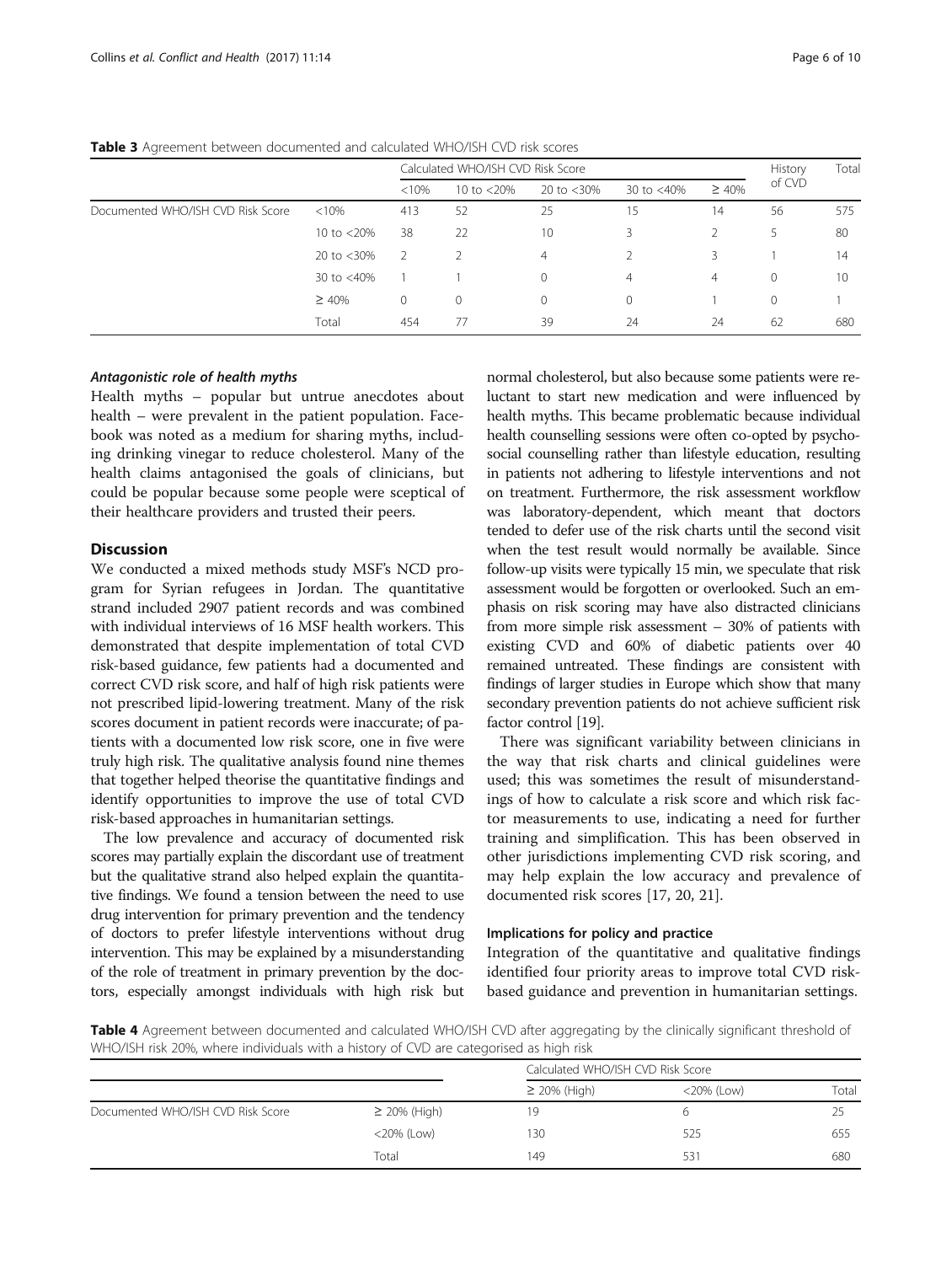# <span id="page-6-0"></span>Table 5 Summary of qualitative findings with example quotations

|                                | Theme                                                                  | Summary                                                                                                                                                                                                                        | Quotation(s)                                                                                                                                                                                                                                                                                                                                                                                                                                                                                                                                                                                                                                                                                                                                                                                                                                                                                                                                                         |
|--------------------------------|------------------------------------------------------------------------|--------------------------------------------------------------------------------------------------------------------------------------------------------------------------------------------------------------------------------|----------------------------------------------------------------------------------------------------------------------------------------------------------------------------------------------------------------------------------------------------------------------------------------------------------------------------------------------------------------------------------------------------------------------------------------------------------------------------------------------------------------------------------------------------------------------------------------------------------------------------------------------------------------------------------------------------------------------------------------------------------------------------------------------------------------------------------------------------------------------------------------------------------------------------------------------------------------------|
| Provider-<br>Centred<br>Themes | Use of risk charts by<br>doctors                                       | Although some doctors used the charts correctly, there<br>was generally confusion about when to use the charts,<br>and an inability to calculate a risk score during the first<br>consultation without cholesterol information | "Yes, they are 90 years old. When I look at them",<br>"Okay, we will not do the risk assessment for this<br>patient". Because I don't know how." - Doctor D<br>"So if it's the first time the patient is coming I need to<br>wait for the labs to calculate what the percentage is."<br>- Doctor A<br>"I think I'm using it with most of patients because the<br>score gives you a clear idea about the risk and how to<br>react so I depend on it a lot."- Doctor B                                                                                                                                                                                                                                                                                                                                                                                                                                                                                                 |
|                                | Choosing risk factor<br>measurements for<br>calculation of risk score  | Diverse and incorrect methods used when recording<br>and choosing risk factor measurements for the<br>calculation of a risk score                                                                                              | "most of the time I use the highest [reading] to be in<br>the safe side." $-$ Doctor B<br>"The lower reading I take it." - Nurse A<br>"Some patients when we measure blood pressure it is<br>210. At that visit they are 210/120 something like that,<br>so I can't do it. I postpone the risk assessment to the<br>next visit when we have better reading."- Doctor D                                                                                                                                                                                                                                                                                                                                                                                                                                                                                                                                                                                               |
|                                | Tendency to favour<br>lifestyle interventions as<br>first line therapy | Doctors tended to favour lifestyle intervention over drug<br>intervention even in patients where drug intervention<br>was indicated                                                                                            | "[if] the cardiovascular risk is 20–30 [%], we can<br>decrease it by normalization of blood pressure that's<br>high and the cholesterol level if it's high, we can<br>give him 3 months to 4 months diet and then<br>recheck it. If it's still high we can start statin to<br>reduce it." - Doctor C<br>"Yes, so do the first line and then pharmacological<br>treatment." - Doctor E<br>"The patient in the first maybe refuse to take the statin.<br>We give him a chance for 3 month to change the<br>lifestyle, to change about diet, about their physical<br>activity." - Nurse D                                                                                                                                                                                                                                                                                                                                                                               |
|                                | Doctors' understanding<br>and use of drug<br>treatment                 | Doctors had a good understanding of the use of lipid-<br>lowering treatment in secondary prevention but some<br>weren't certain about the role of treatment in primary<br>prevention                                           | "Nowadays, up till now, the studies said that there's no<br>role for statin as primary prevention that's what I<br>know. So no, I don't start statin, if the cholesterol level<br>is normal, as a primary prevention."- Doctor B<br>"Yes, if the patient having for example a high risk and<br>previously they're having ischaemic heart disease or for<br>example peripheral arterial disease, we should prescribe<br>statin even if [cholesterol] is normal."- Doctor E                                                                                                                                                                                                                                                                                                                                                                                                                                                                                            |
|                                | Risk Communication                                                     | Risk charts were used by doctors to help communicate<br>with patients and make decisions; nurses did not use<br>CVD risk charts, but felt they could be helpful during<br>counselling sessions.                                | "So we are just, I mean showing indication that you<br>are in the green area, [] so you don't need to take<br>aspirin because you might have side effects more than<br>the benefits from aspirin and actually a lot of them<br>they are convinced []. So it is very helpful and it is<br>convincing."- Doctor E<br>"From my experience the colours are best for our<br>patient from numbers."<br>– Nurse E<br>"When we simplify this [CVD risk chart] for them, they<br>will do just the same. They will drop it and they will<br>start saying", "Okay. I am 50. I was in the dark red here<br>because my blood pressure was 180 or more so I was<br>in the dark red zone. Now because I quit smoking, I'm<br>here in the orange zone, for example, in the yellow<br>zone. And after that, okay, my blood cholesterol<br>dropped from eight to five." "So they can just put their<br>own thoughts and as you know, the colour is really<br>useful."<br>$-$ Nurse $C$ |
| Patient-<br>Centred<br>Themes  | Patient reaction and<br>adherence to drug<br>intervention              | Patients were reluctant to start, stop, or change<br>medication and were often not adherent                                                                                                                                    | "We tell them that I like to add statin a new<br>medication that's called statin, it's for cholesterol. And<br>they usually react", "I don't have any cholesterol and<br>no I don't have any problems with my cholesterol," or<br>"something like that." - Doctor A<br>"Many patients when you give a new medication they<br>just", "No" - Doctor C                                                                                                                                                                                                                                                                                                                                                                                                                                                                                                                                                                                                                  |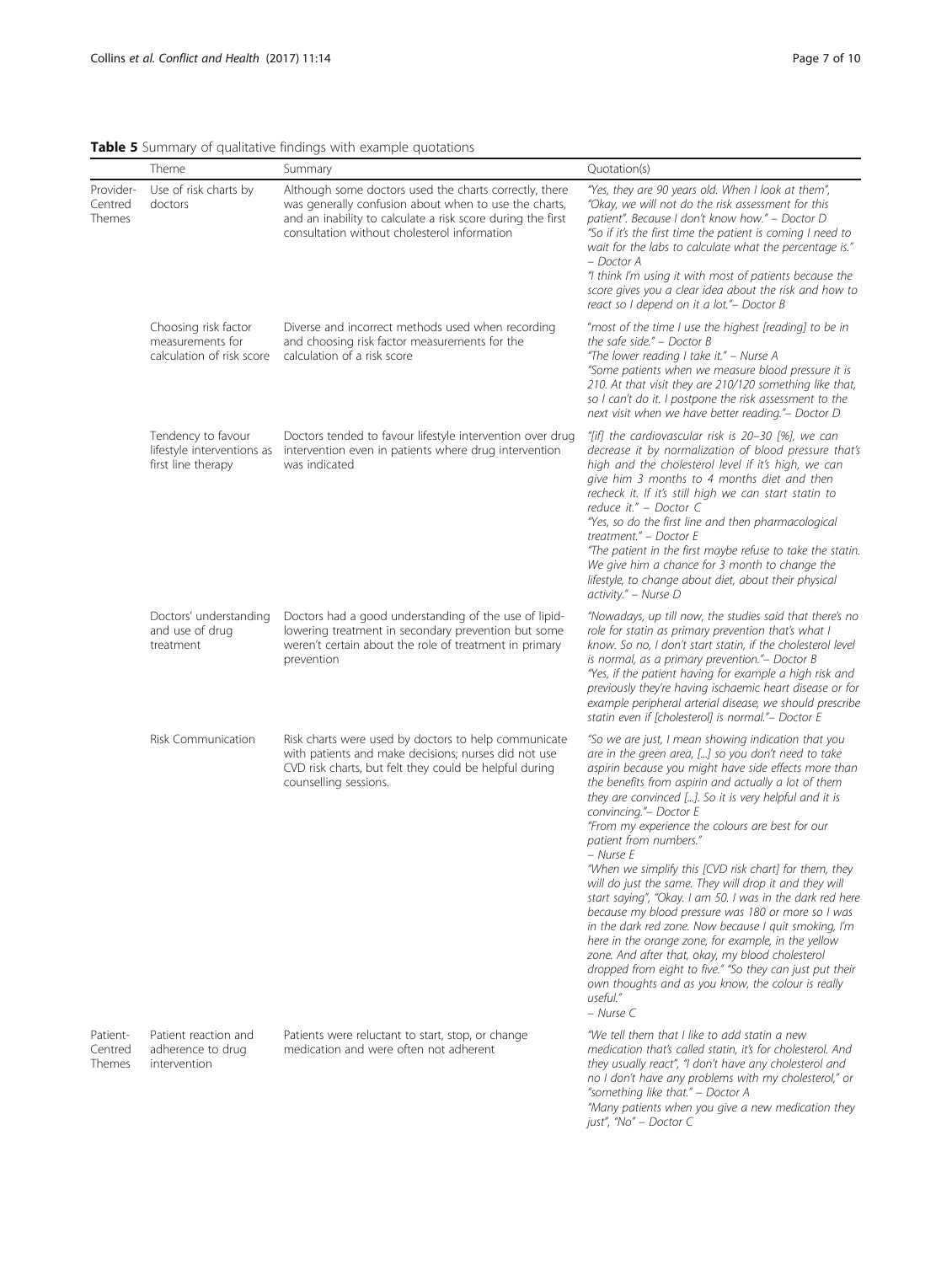#### Table 5 Summary of qualitative findings with example quotations (Continued)

|                                             |                                                                                                                                                      | "Most of them they don't have problem with it. A<br>small percentage they don't want to change their<br>medicationand they are not convinced."- Doctor E<br>"Why didn't you use it? "I didn't like it, I didn't feel well,"<br>or, "I felt my blood pressure was down, I didn't [have]<br>headache, so I didn't take my drugs." - Person C                                                                                                                                                                                                                                                                                                                                                                                                 |
|---------------------------------------------|------------------------------------------------------------------------------------------------------------------------------------------------------|--------------------------------------------------------------------------------------------------------------------------------------------------------------------------------------------------------------------------------------------------------------------------------------------------------------------------------------------------------------------------------------------------------------------------------------------------------------------------------------------------------------------------------------------------------------------------------------------------------------------------------------------------------------------------------------------------------------------------------------------|
| Antagonistic role of<br>health myths        | Many health myths existed amongst the Syrian<br>community and these myths can antagonise the advice<br>of clinicians                                 | ""If I drink a cup of water plus one tablespoon of<br>vinegar, it's bad on the cholesterol?" This is a common<br>question." // "It's something usually in Facebook."-<br>Person A<br>"They are taking an aspirin because they are told that<br>every patient above 40 must take aspirin as<br>prophylactic, yes. They are told not by doctor by<br>neighbours by relatives, yes." - Doctor C<br>"Sometimes they accept the neighbours' opinion more<br>than us." - Nurse A<br>"Yes. Many of our women didn't want to follow diet<br>regimen or DM diet they want medication to lose<br>weight and they ask about medication." // "I told them<br>that it's not usefulbut many of them search about<br>them and bring and use." $-$ Nurse E |
| Patients' ability to<br>modify risk factors | Security concerns, socio-economic deprivation, shame,<br>and stress can reduce the ability of patients to adhere to<br>modify their risk factors     | "they have a fear of walking outside because they<br>didn't have an ID or an UNHCR paper so they refuse<br>walking." - Nurse E<br>"Some patients gradually decrease their cigarettes, but<br>suddenly when they come" "I increased my<br>consumption." "Why?" "Because my brother left away<br>in Syria, because my son died, because I need more<br>money." - Nurse B<br>"Sometimes our patients are shamed to tell you about<br>that. Just you hear" "you must take vegetables, fruit<br>just one time a week." "They are still silent, because<br>sometimes they do not have anything. That is the<br>problem. It is better, I think, in the home visit to give a<br>good picture or clear picture" - Nurse F                           |
| Health education                            | Individual health education sessions were often co-<br>opted by more immediate needs of patients; education<br>in a group was seen as more effective | "They're just continually thinking about that their son<br>was killed and that's all they can think about And<br>then so then the health education portion gets pushed<br>aside because they need to sit and just listen to the<br>patient." - Person B<br>"They just keep telling us about what happened in<br>Syria and after they finish, we start our health<br>coaching sessions." - Nurse C<br>""I think the refugees become more relax when they<br>talk together, see same cases like", "I'm not the only<br>one. I have cardio or I have DM there's a lot of person<br>like me." It's more unique. I think it's more effective<br>than the individual session." – Person A                                                        |

First, our findings are consistent with others showing that the implementation of guidelines alone is not effective at changing practice [\[22](#page-9-0)] and recent systematic review evidence show that health care provider education is an important component of improving adherence to CVD guidelines [\[23](#page-9-0)]. Given the lack of familiarity of the health care providers with CVD risk scoring, education should include detailed practical exercises on calculating risk scores and measurement of risk factors.

Second, there is potential for greater integration of a total CVD risk approach with the role of nurses and health promoters. Although there is limited evidence on task sharing for CVD management in LMIC, [[24\]](#page-9-0) the WHO has recently published guidance on task sharing for

total CVD risk assessment in low-resource settings, [[25](#page-9-0)] and there is evidence to support the role of non-physician health workers conducting CVD risk assessments [\[26\]](#page-9-0).

Third, risk scoring should be contextualised in a broader risk assessment algorithm that can be conducted within a single consultation that reinforces the identification of patients with existing disease and diabetics over the age of 40. Risk scores without measured cholesterol, such as those published by WHO, are less complex and allow single consultation risk scoring [\[10\]](#page-9-0). Those in charge of implementation must determine whether to optimise adherence to simple clinical protocols before adding additional complexity, such as cholesterol testing, with potentially marginal returns for patient outcomes [\[27\]](#page-9-0).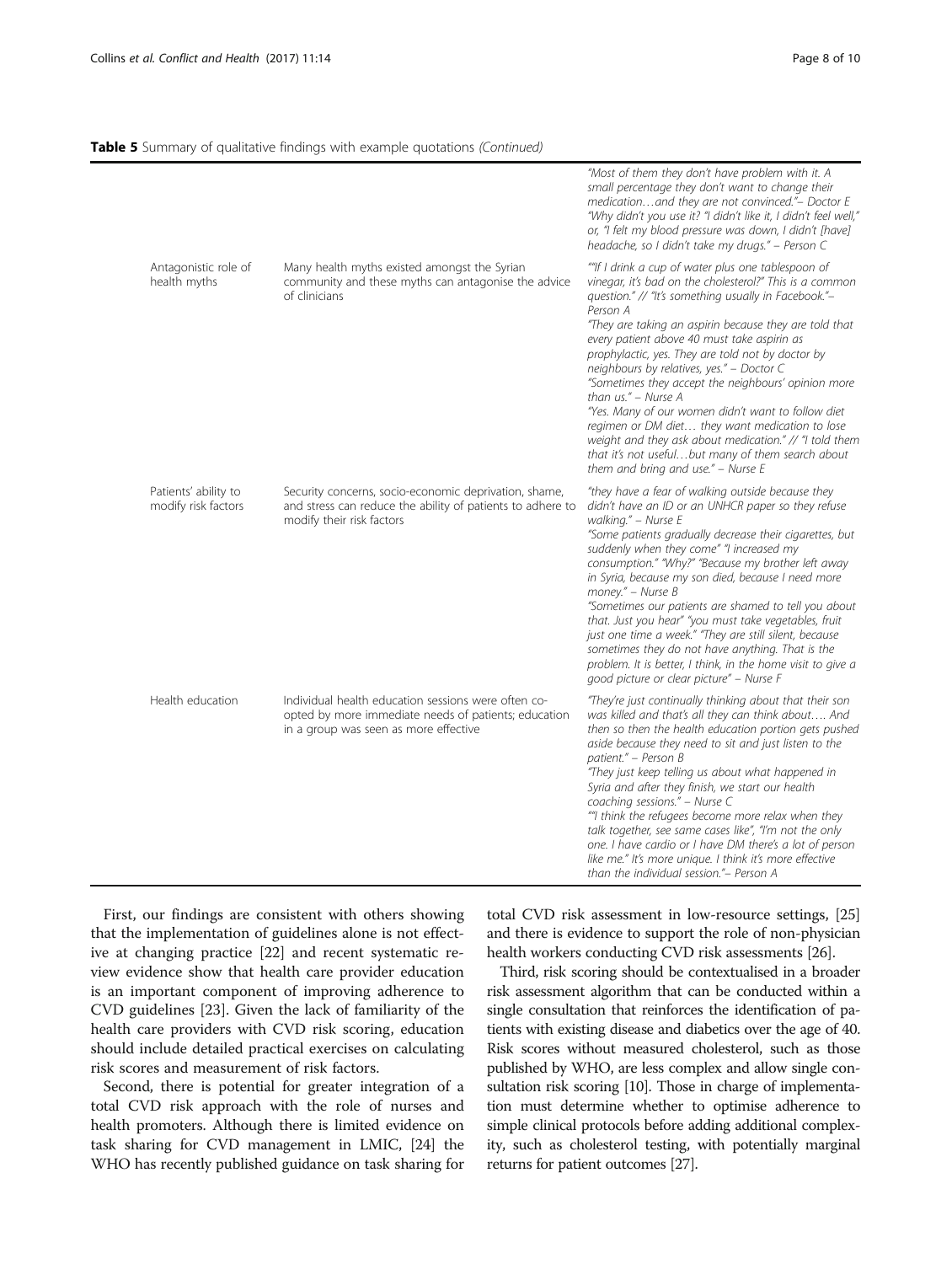<span id="page-8-0"></span>

Fourth, greater engagement with patients in the organisation and planning of care may help build trust between the community and health care provider. Although further research is needed for its use in this context, facilitated participatory learning and action may help engage the community in identifying and correcting health myths and misconceptions [[28](#page-9-0), [29\]](#page-9-0). Since Facebook was an important vector of health myths, social media should be closely considered for corrective health promotion.

#### Strengths and limitations

To our knowledge we are the first to report findings from the use of total CVD risk assessment in humanitarian settings. This work was strengthened by its large size and mixed method design. Our findings highlight important insights to the use of total CVD risk approaches in humanitarian settings, and although valuable to a wide audience, are most directly generalizable to the Eastern Mediterranean region. As the management of NCDs in primary health care expands, our study should be replicated in similar settings, and researchers may consider also assessing the prescription of blood pressure-lowering treatments and aspirin. Whilst the qualitative strand helped theorise factors relating to adherence, we were unable to measure adherence in the quantitative strand, and prescribing rates should not be interpreted as synonymous with adherence. Since the patient population study was recruited for care because of their increased risk of NCDs, their risk factor levels should not be generalized to the entire Syrian refugee population in the Eastern Mediterranean. We were unable to determine quantitatively the proportion of patients who were offered but refused

treatment, which may have underestimated prescribing concordance. It is also possible that some clinicians were calculating but not documenting CVD risk scores, despite a dedicated space for CVD risk scores in the patient record. We did not assess differences by gender, not least because of the sample size and ratio of men to women.

#### Conclusions

A total CVD risk approach for the management of CVD in primary health care should be simplified toward a model that can be used in a single consultation and clearly contextualises the role of risk scoring in a broader risk assessment algorithm, emphasising secondary prevention and the identification of older diabetic patients. Training of health staff on a total cardiovascular risk approach and context-specific patient considerations, such as the role of health myths, the increased need for building rapport with patients, and the psycho-social-occupational context of patients is likely to be necessary to enable effective implementation.

#### Abbreviations

CVD: Cardiovascular Disease; MSF: Médecins Sans Frontières; NCD: Non-Communicable Disease; SBP: Systolic Blood Pressure; WHO: World Health Organisation; WHO/ISH: World Health Organisation/International Society of Hypertension; WHO PEN: World Health Organisation Package of Essential NCD Interventions for Primary Health Care in Low Resource Settings

#### Acknowledgements

Not applicable.

#### Funding

No specific funding was provided for this study. MSF funded the cost of research expenses related to travel for data collection including open access publishing fee.